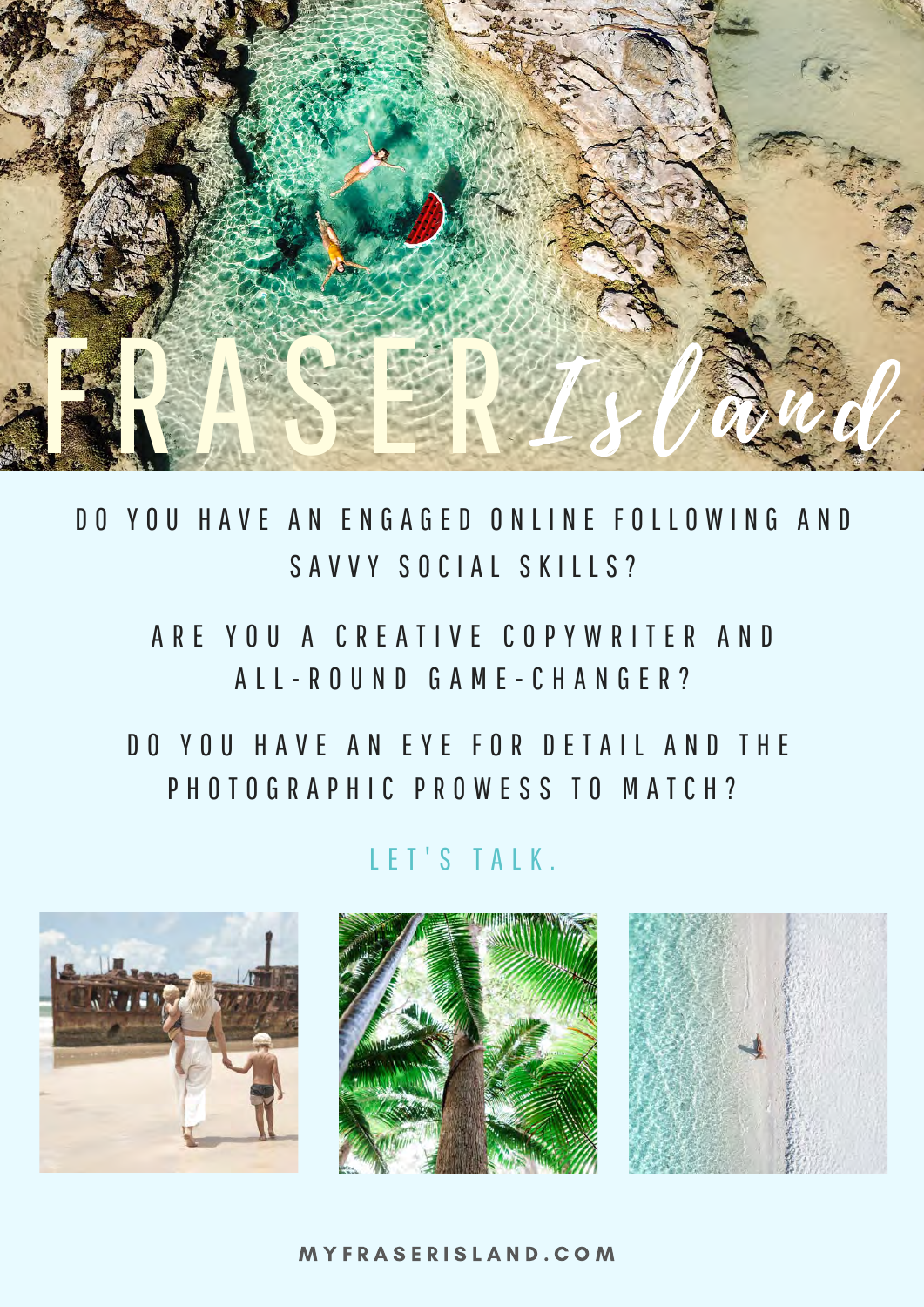# MEET YOUR MEDIA HOSTS...



#### MONIQUE

This marketing maven oversees all of our media partnerships and digital content strategies...plus she brings the big celebs to town!

#### **LAUREN**

A PR star in the making and key liaison for Influencer collaborations, who curates those Insta-worthy moments.

#### WE'RE YOUR GO-TO CONTACTS FOR ALL FRASER ISLAND FAMILS AND E STABLISH GREAT LONG-TERM RELATIONSHIPS WITH MEDIA



#### YOUR MEDIA FAMIL OPTIONS INCLUDE...

#### M Y F R A S E R I S L A N D . C O M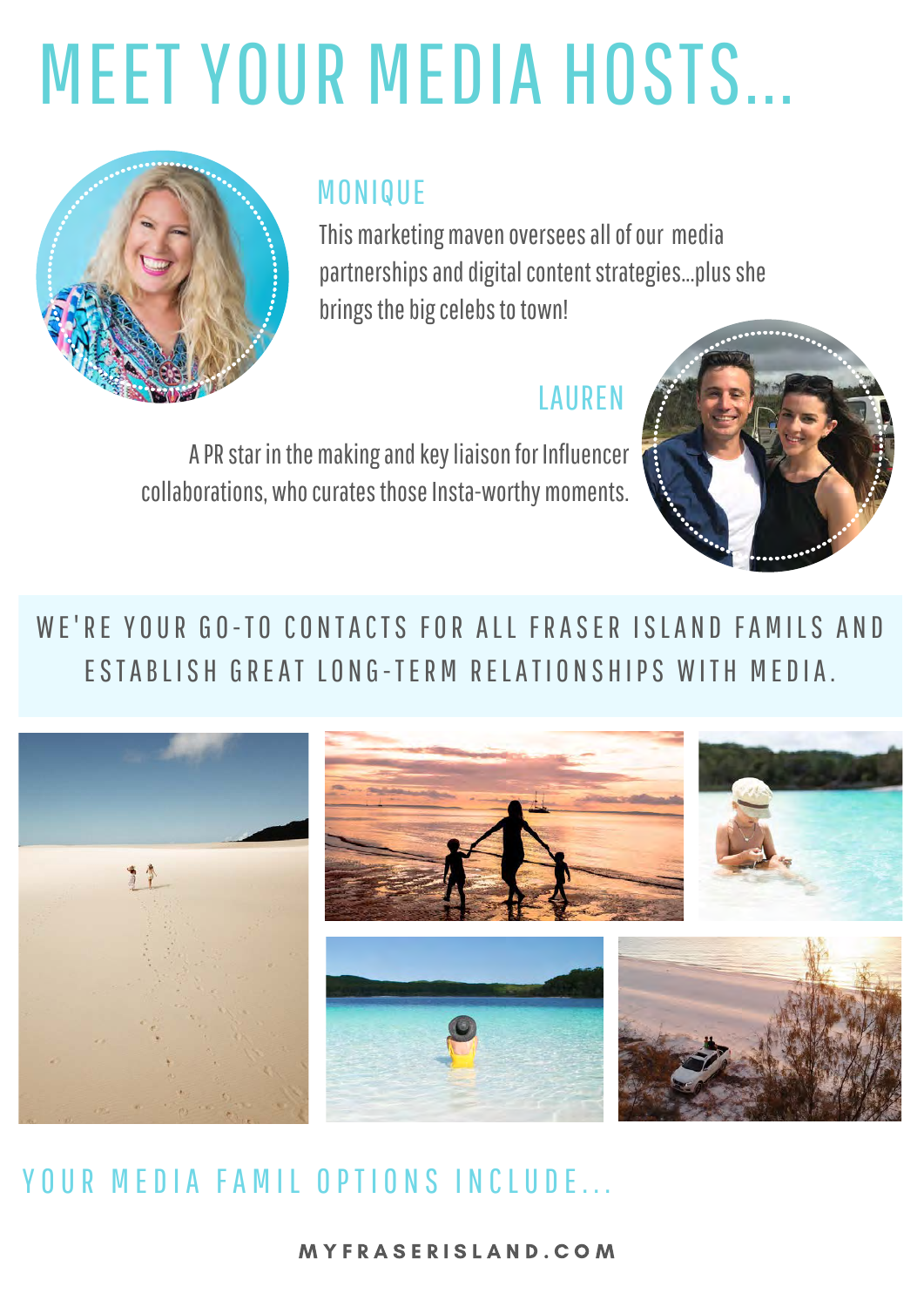

### OPTION 2:

- Fraser Explorer 2 day, all-inclusive 4WD tour
- 1 nights' accommodation at Eurong Beach Resort
- Return ferry transfers
- All meals

#### POTENTIAL TO BRING A TRAVEL PARTNER



#### OPTION 1:

- Fraser Explorer 1 day 4WD guided tour
- 2 nights' accommodation at Kingfisher Bay Resort
- Food and beverage negotiable.
- Return ferry transfers SUITABLE FOR:

Family stories, bush tucker-specific articles or focus on the resort.

POTENTIAL TO BRING A TRAVEL PARTNER



#### **OPTION 3:**

- 2 or 3 day, all-inclusive Cool Dingo 4WD tour (18-35's only)
- 1-2 nights' twin share Wilderness Lodge accommodation (Located within Kingfisher Bay Resort)
- Return ferry transfers
- All meals

POTENTIAL TO BRING A TRAVEL PARTNER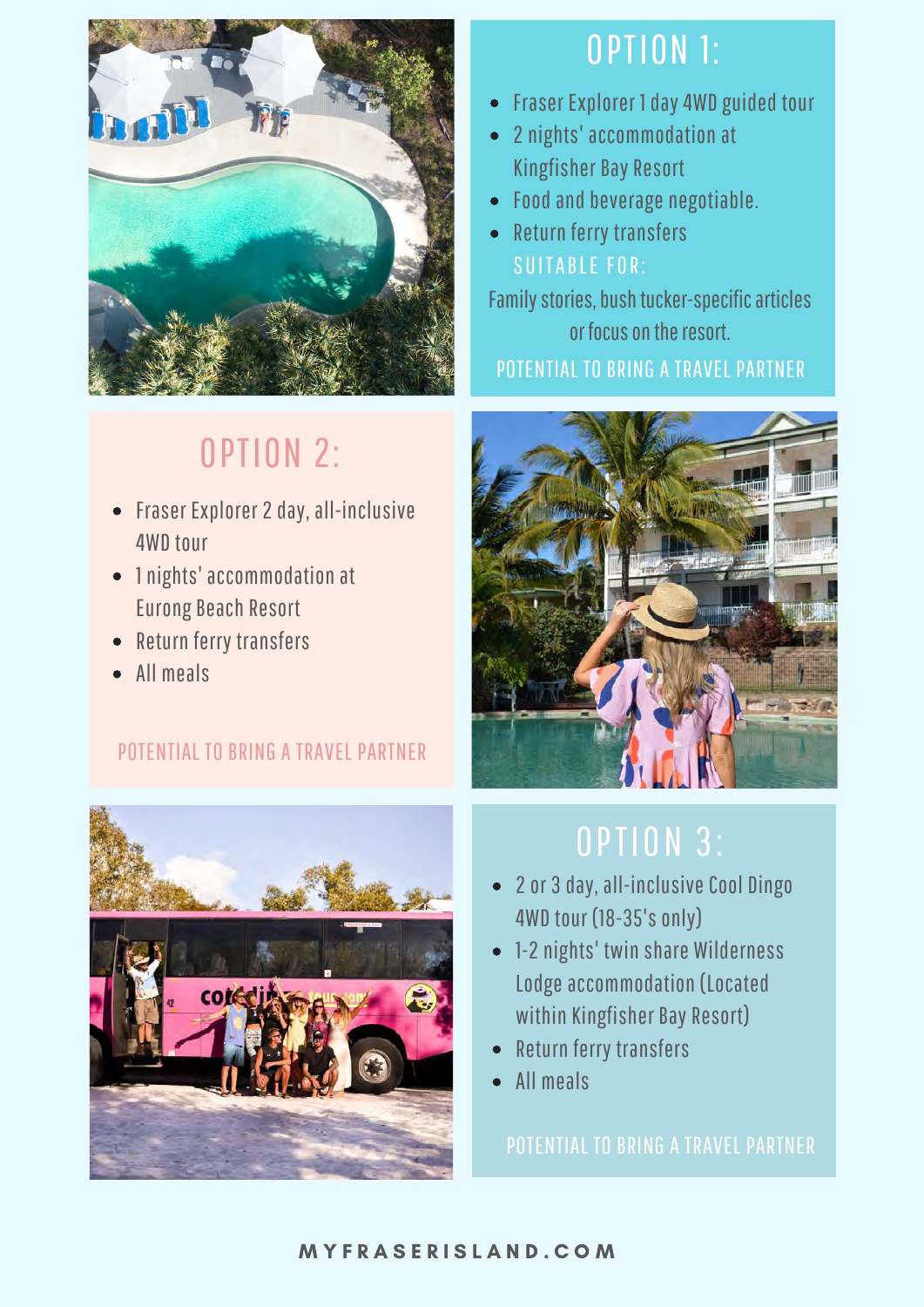# T A K E I T TO THE

- Food and beverage negotiable based on media publication
- $\bullet$   $\frac{1}{2}$  day whale watching tour
- Resort/Ranger-guided activities
- Island Day Spa media treatments
- Scenic flight with Air Fraser
- Lakes of Fraser Tour
- **Remote Fraser Cruise**

BESPOKE ITINERARIES AVAILABLE UPON REQUEST FOR TIFR 1 MFDIA

#### FAMILY TRAVEL BY NEGOTIATION



## THE FINE PRINT please note...

- Flights/transport into region are not included.
- We do not pay for media famils, they are a contra-based collaboration, in exchange for Fraser Island experiences.
- ALL famils will receive and be required to sign a media contract, outlining their agreed terms, timelines and deliverables.